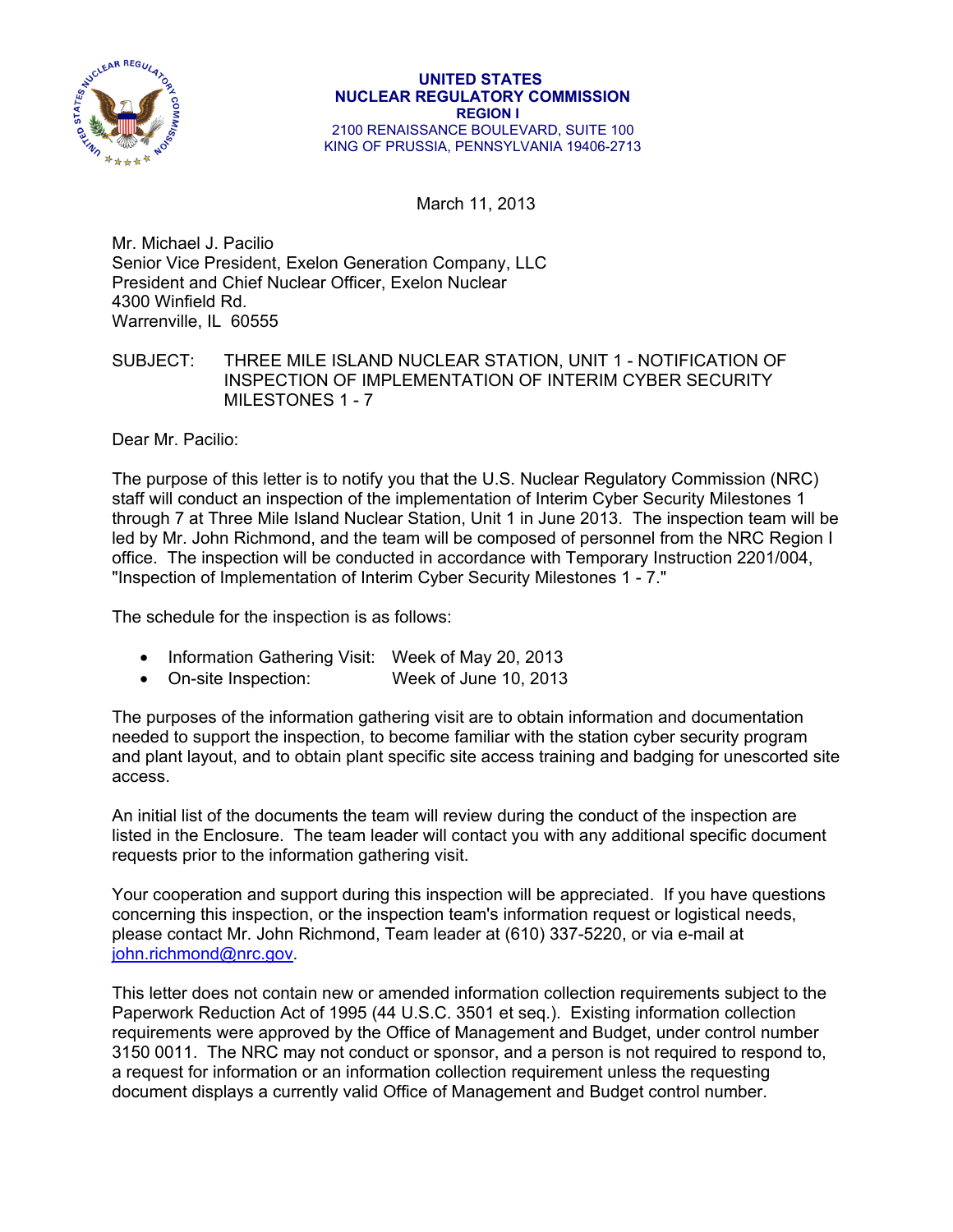In accordance with 10 CFR 2.390 of the NRC Rules and Practices, a copy of this letter and its enclosures will be available electronically for public inspection in the NRC Public Document Room or from the Publically Available Records (PARS) component of NRC's Agencywide Documents Access and Management System (ADAMS). ADAMS is accessible from the NRC Web site at http://www.nrc.gov/reading-rm/adams.hmtl (the Public Electronic Reading Room).

Sincerely,

# */RA/*

 John F. Rogge, Chief Engineering Branch 3 Division of Reactor Safety

Docket Nos. 50-289 License Nos. DPR-50

Enclosure: Cyber Security Program Supporting Documentation

cc w/encl: Distribution via ListServ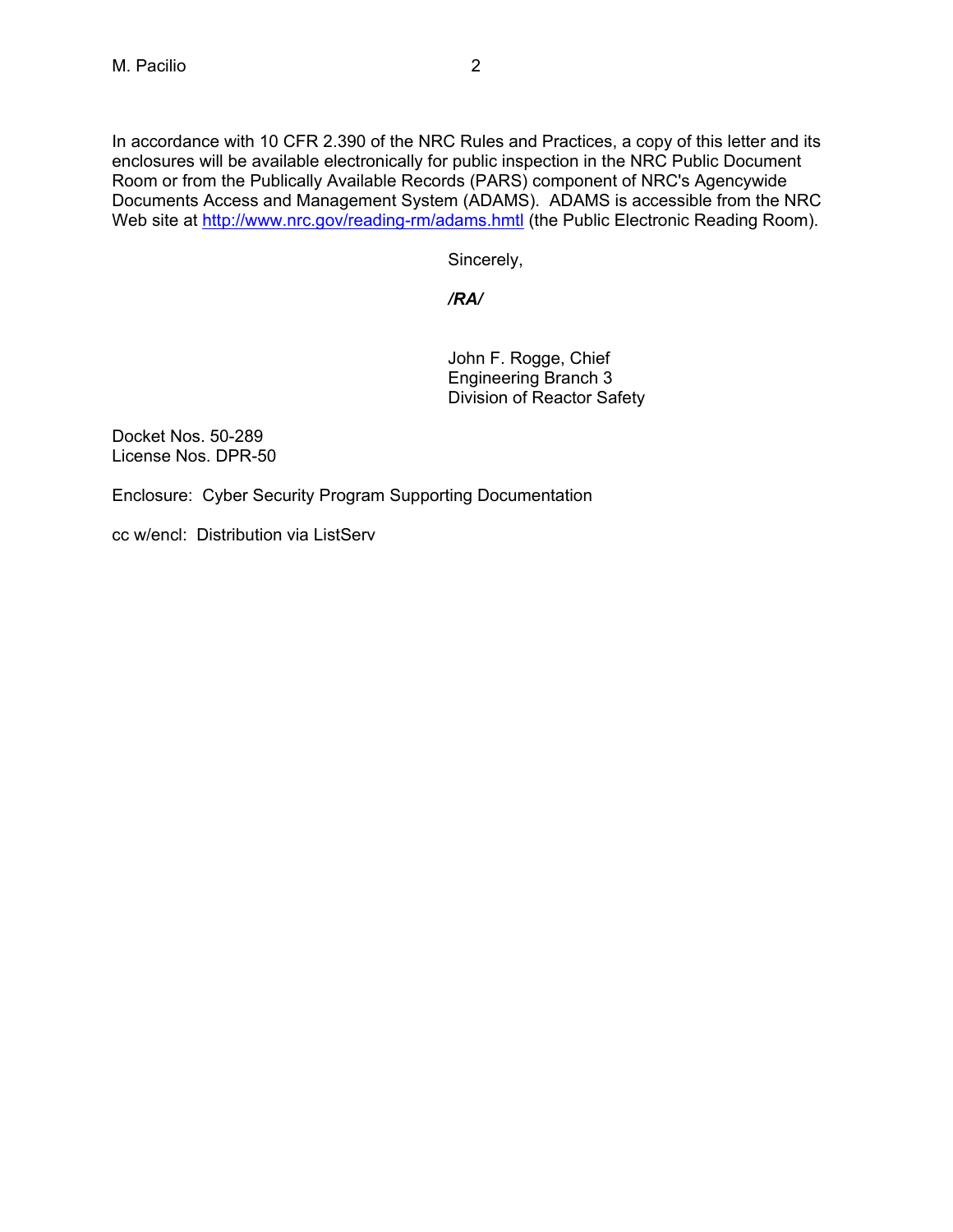In accordance with 10 CFR 2.390 of the NRC Rules and Practices, a copy of this letter and its enclosures will be available electronically for public inspection in the NRC Public Document Room or from the Publically Available Records (PARS) component of NRC's Agencywide Documents Access and Management System (ADAMS). ADAMS is accessible from the NRC Web site at http://www.nrc.gov/reading-rm/adams.hmtl (the Public Electronic Reading Room).

Sincerely,

# */RA/*

 John F. Rogge, Chief Engineering Branch 3 Division of Reactor Safety

Docket Nos. 50-289 License Nos. DPR-50

Enclosure: Cyber Security Program Supporting Documentation

cc w/encl: Distribution via ListServ

Distribution w/encl: (via E-mail)

W. Dean, RA D. Lew, DRA D. Roberts, DRP M. Layton, DRP C. Miller, DRS J. Clifford, DRS G. Hunegs, DRP B. Bickett, DRP

A. Dugandzic, DRP N. Lafferty, DRP D. Werkheiser, DRP, SRI J. Heinly, DRP, RI J. Cassidy, RI OEDO RidsNrrPMThreeMileIsland Resource RidsNrrDorlLpl1-2 Resource

DOCUMENT NAME: G:\DRS\Engineering Branch 3\Richmond\TMI\TMI Cyber 90-Day Letter.doc ADAMS ACCESSION NUMBER**: ML13071A367**

| $\triangledown$<br><b>SUNSI Review</b> |                  | $\bm{\nabla}$<br>Non-Sensitive<br>Sensitive |  | $\overline{\mathbf{v}}$ | <b>Publicly Available</b><br>Non-Publicly Available |  |
|----------------------------------------|------------------|---------------------------------------------|--|-------------------------|-----------------------------------------------------|--|
| <b>OFFICE</b>                          | <b>RI/DRS</b>    | RI/DRS                                      |  |                         |                                                     |  |
| <b>NAME</b>                            | <b>JRichmond</b> | JRogge                                      |  |                         |                                                     |  |
| <b>DATE</b>                            | 03/11/13         | 03/11/13                                    |  |                         |                                                     |  |

OFFICIAL RECORD COPY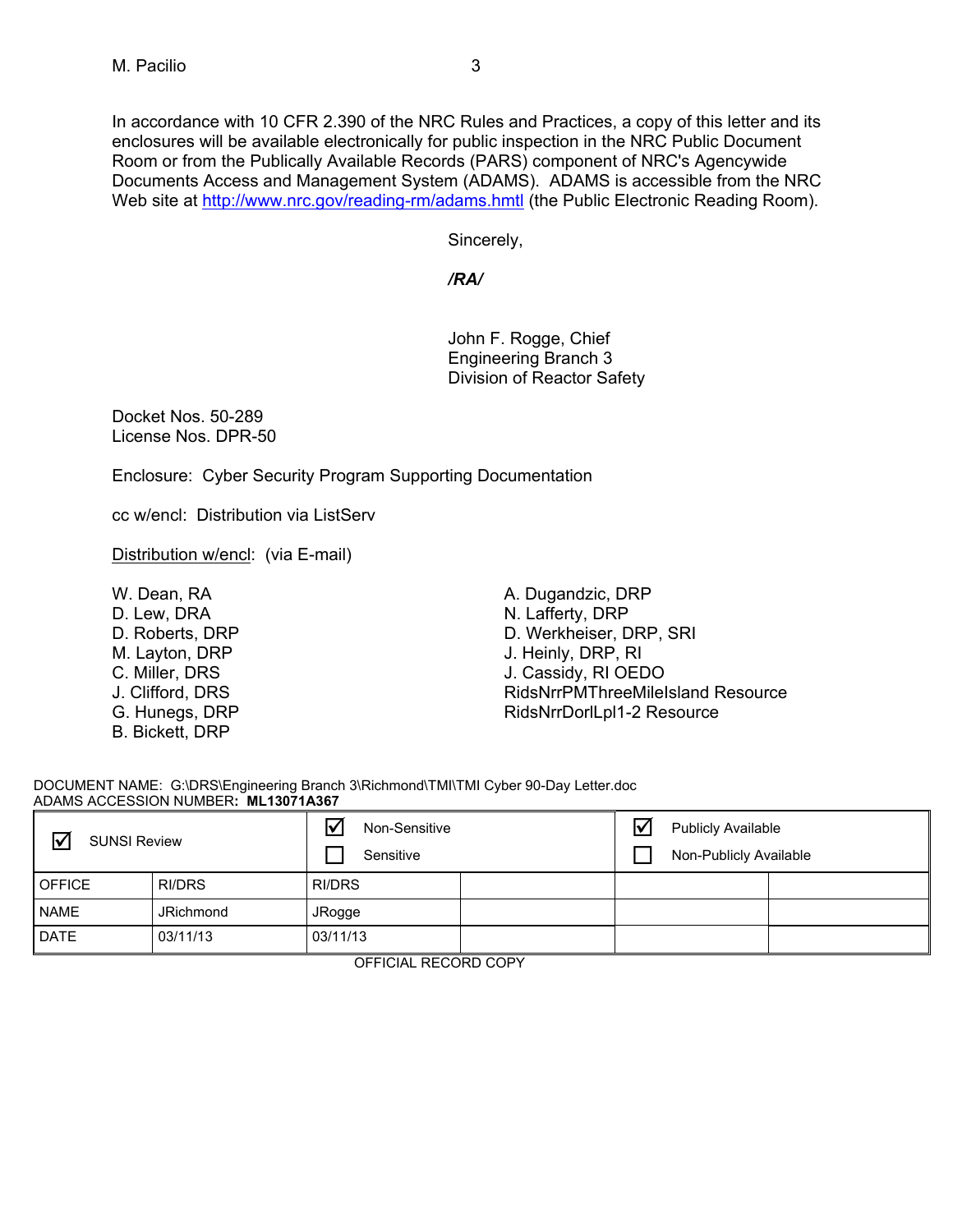If you have any questions regarding this information request, please contact Mr. John Richmond as soon as possible, at (610) 337-5220 or via e-mail at john.richmond@nrc.gov.

Electronic format on compact disc (CD) is the preferred media. If electronic media is made available via an internet based remote document management system, then the remote document access must allow inspectors to download, save, and print the documents in the NRC's regional office. Paper records (hard copy) are of course always acceptable. At the end of the inspection, the documents in the team's possession will not be retained.

Where information is provided that includes tables and/or lists of data or other such information, please do not scan such tables or lists as "images." The preferred file format is a searchable "pdf" file. If possible, CDs should be indexed and hyper-linked to facilitate ease of use.

Safeguards Information should be made available for inspectors use while on-site, and not placed on a data CD. It is not the intent for safeguards information to be transmitted or sent to the Regional office, or retained by an inspector and hand carried off-site. Any exceptions to this will be discussed with appropriate plant staff, on an as-needed basis.

# **I. Information Requested Prior to the Information Gathering Visit**

- The documents requested in this group should be made available to the inspection team in the Region 1 Office, preferably no later than April 29, 2013.
- This document group is intended to include (1) program and process level information, and (2) milestone specific Non-Safeguards Information.
- Please provide the requested information on three sets of CDs (searchable and hyperlinked, if possible).
- This group of documents should not contain any Safeguards Information.

#### A. Cyber Security Licensing and Design Basis Documents

- 1. COPY of all Cyber Security licensing basis documents, including:
	- a. Approved Cyber Security Plan (CSP).
	- b. Approved CSP Implementation Schedule (e.g., the milestones).
	- c. NRC Safety Evaluation Reports for facility CSP.
- 2. Facility Operating License.
- 3. Technical Specifications (electronic format only).
- 4. Technical Requirements Manual or equivalent (electronic format only).
- 5. Updated Final Safety Analysis Report (electronic format only).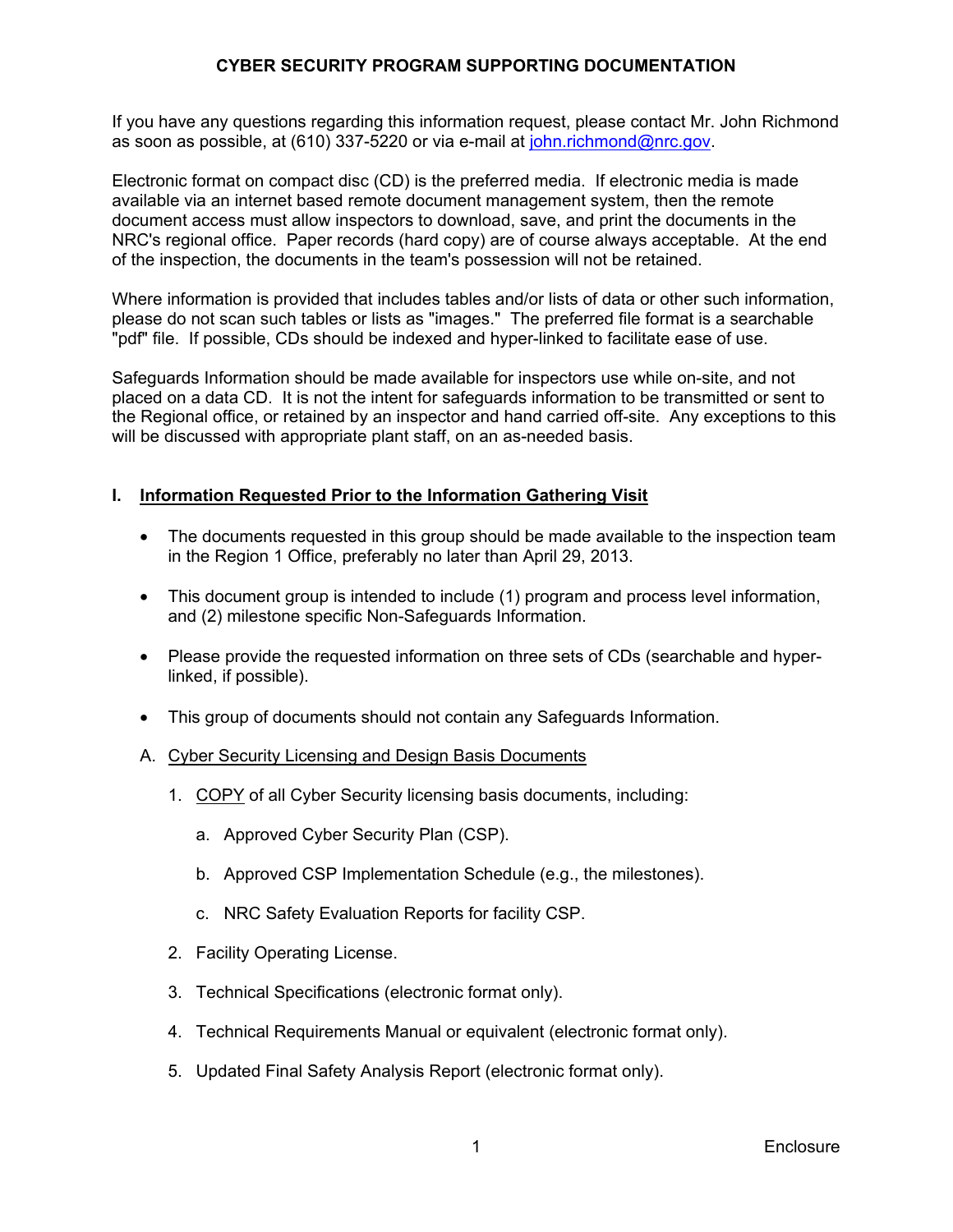#### B. Cyber Security Program Supporting Documents

- 1. COPY of all Cyber Security design basis documents, including industry standards such as Nuclear Energy Institute (NEI) documents.
- 2 LIST of any "cyber security specific" evaluations, assessments, or calculations.
- 3. LIST of any single line, elementary, overview, or functional or logic drawings or diagrams issued specifically for cyber security.
- 4. LIST of any facility drawings or diagrams that were revised or updated in order to implement cyber security (e.g., pre-existing plant drawings that were revised for cyber security).
- 5. COPY of self assessments, peer assessments, and audits of the cyber security program for the last two years.
- 6. LIST of Cyber Security related Condition Reports, open or closed within the last two years.
- 7. LIST of currently scheduled or planned cyber security related modifications to be installed in the plant.
- 8. COPY of the current cyber security "Health Report," if available.
- C. General Facility Information and Documents
	- 1. COPY of the current plant drawings used for operator training that provide additional information on system operation, system operating parameters, setpoints, etc. (e.g., some licensee's refer to these drawings as "Horse Notes") for identified cyber security CSs, if available.
	- 2. COPY of operator training lesson plans and/or operator training aids for identified cyber security CSs, if available.
	- 3. Organizational chart for corporate and site personnel involved in establishing, overseeing, and maintaining the cyber security program.
	- 4. Phone list for licensee personnel associated with cyber security and this inspection.
	- 5. List of abbreviations and/or designators for plant systems.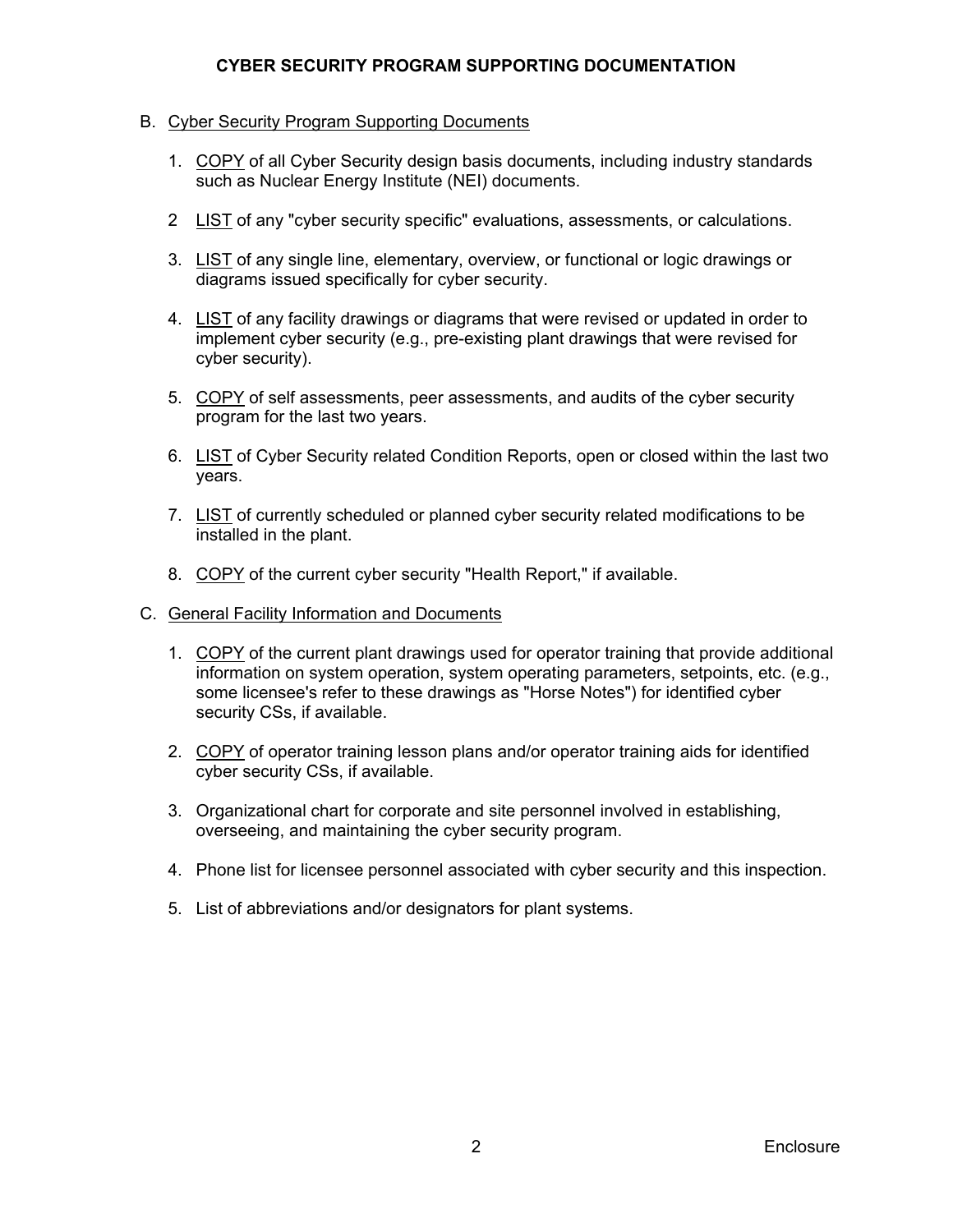#### D. Milestone Specific Documents

Provide a separate document list (in a table format) for each milestone, similar to:

| Document No. | <b>Title</b> | <b>Description</b> | <b>Rev</b> |
|--------------|--------------|--------------------|------------|
| No.          |              |                    |            |
| No. 2        |              |                    |            |
| No.3         |              |                    |            |
| letc.        |              |                    |            |

#### 1. MILESTONE 1

- a. LIST of all documents necessary to perform independent verification of the effective implementation of Cyber Security Milestone 1.
- b. COPY of policies, procedures, and instructions which established and implemented the CSAT team, and controls CSAT team functioning.
- c. LIST of CSAT members and their primary areas of responsibility.
- d. COPY of policies and procedures detailing qualification requirements for CSAT members.
- e. COPY of supporting documentation that demonstrates each CSAT member meets the requirements to fulfill their respective position on the team. For example, member resumes; evaluation of previous education and experience; training required by implementing procedures and supporting documentation which shows training was completed; or industry certifications.
- f. COPY of cyber security related training and/or lesson plans for CSAT members.
- g. COPY of cyber security related training records for CSAT members.
- h. COPY of training program for cyber security engineers (e.g., general population of engineers who are not CSAT members), such as cyber security general awareness training.
- 2. MILESTONE 2
	- a. LIST of all documents necessary to perform independent verification of the effective implementation of Cyber Security Milestone 2.
	- b. COPY of policies, procedures, and instructions which established, implemented, and controlled the process by which CSs were identified and documented.
	- c. LIST of plant systems, annotated as to which systems were identified as Critical Systems (CSs), in accordance with CSP, Section 3.1.3.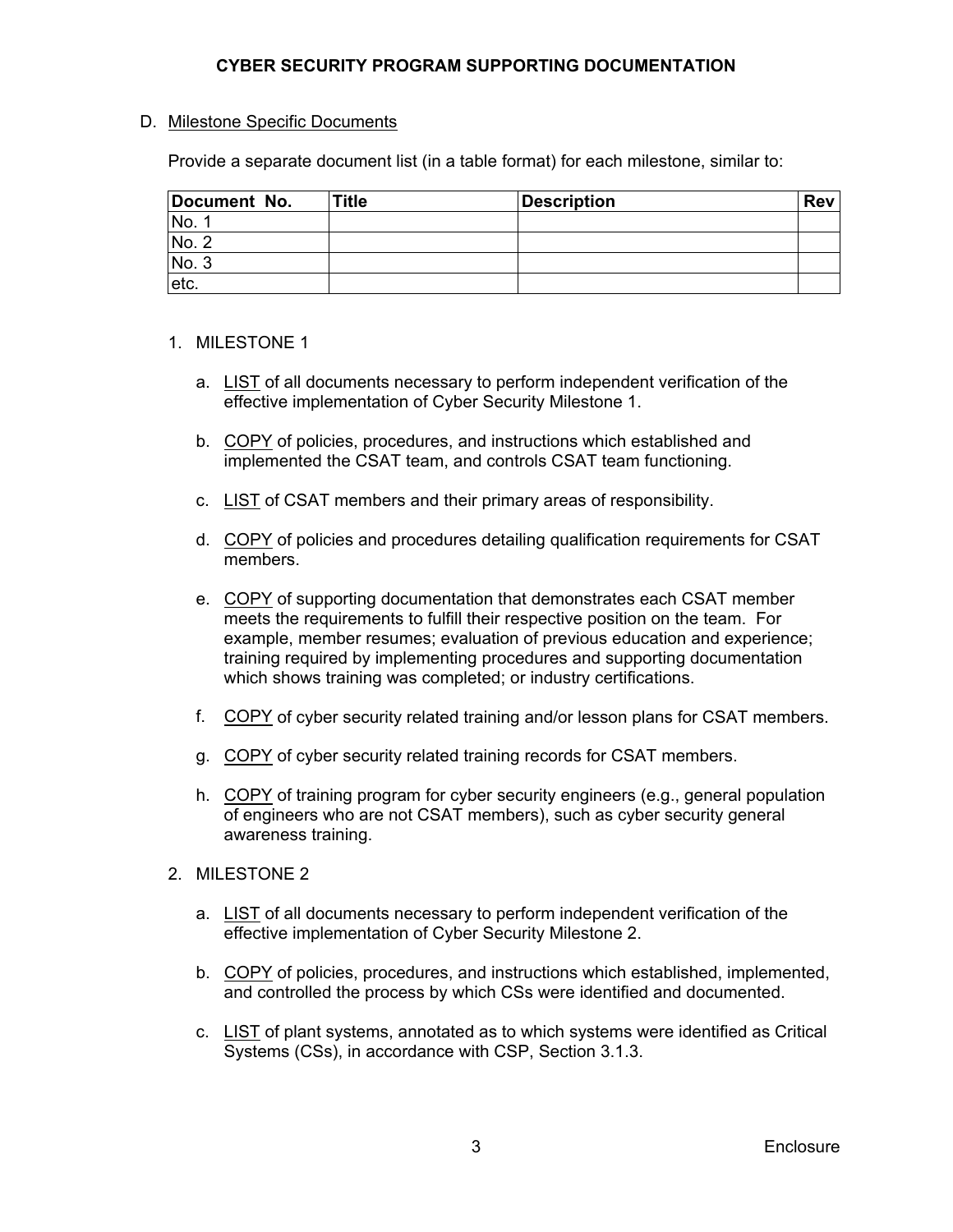- d. COPY of policies, procedures, or instructions which established, implemented, and/or controlled the process by which Critical Digital Assets (CDAs) were identified and documented, in accordance with CSP, Section 3.1.3.
- e. If a software tool or program was used to determine which systems should be designated as CSs, then provide the documentation which demonstrates that the software program was adequately verified and validated for its specific usage to assess system characteristics and identify CSs.
- f. If a software tool or program was used to determine which digital assets should be designated as CDAs, then provide the documentation which demonstrates that the software program was adequately verified and validated for its specific usage to assess digital assets and identify CDAs.
- g. LIST of digital test equipment and portable media associated with or used for target set CDAs.
- 3. MILESTONE 3
	- a. LIST of all documents necessary to perform independent verification of the effective implementation of Cyber Security Milestone 3.
	- b. COPY of policies, procedures, and documents which established and implemented the cyber defensive architecture, as described in CSP, Section 4.3.
	- c. Describe any differences between the defensive architecture as currently implemented and the description of the architecture in CSP, Section 4.3.
	- d. COPY of any tracking documents for defensive architecture items that are not yet installed or fully implemented, including due dates and schedules for full implementation.
	- e. Describe any interim or compensatory measures currently in-place, in lieu of full implementation.
	- f. Provide an overview of the cyber defensive architecture, preferably with overview level diagrams showing the various levels relative to the location of the subject deterministic one-way device.
	- g. Provide details of the implementation of deterministic one-way devices.
- 4. MILESTONE 4
	- a. LIST of all documents necessary to perform independent verification of the effective implementation of Cyber Security Milestone 4.
	- b. COPY of policies, procedures, and instructions which implemented the security control "Access Control for Portable and Mobile Devices," as described in Appendix D Section 1.19 of NEI 08-09, Revision 6.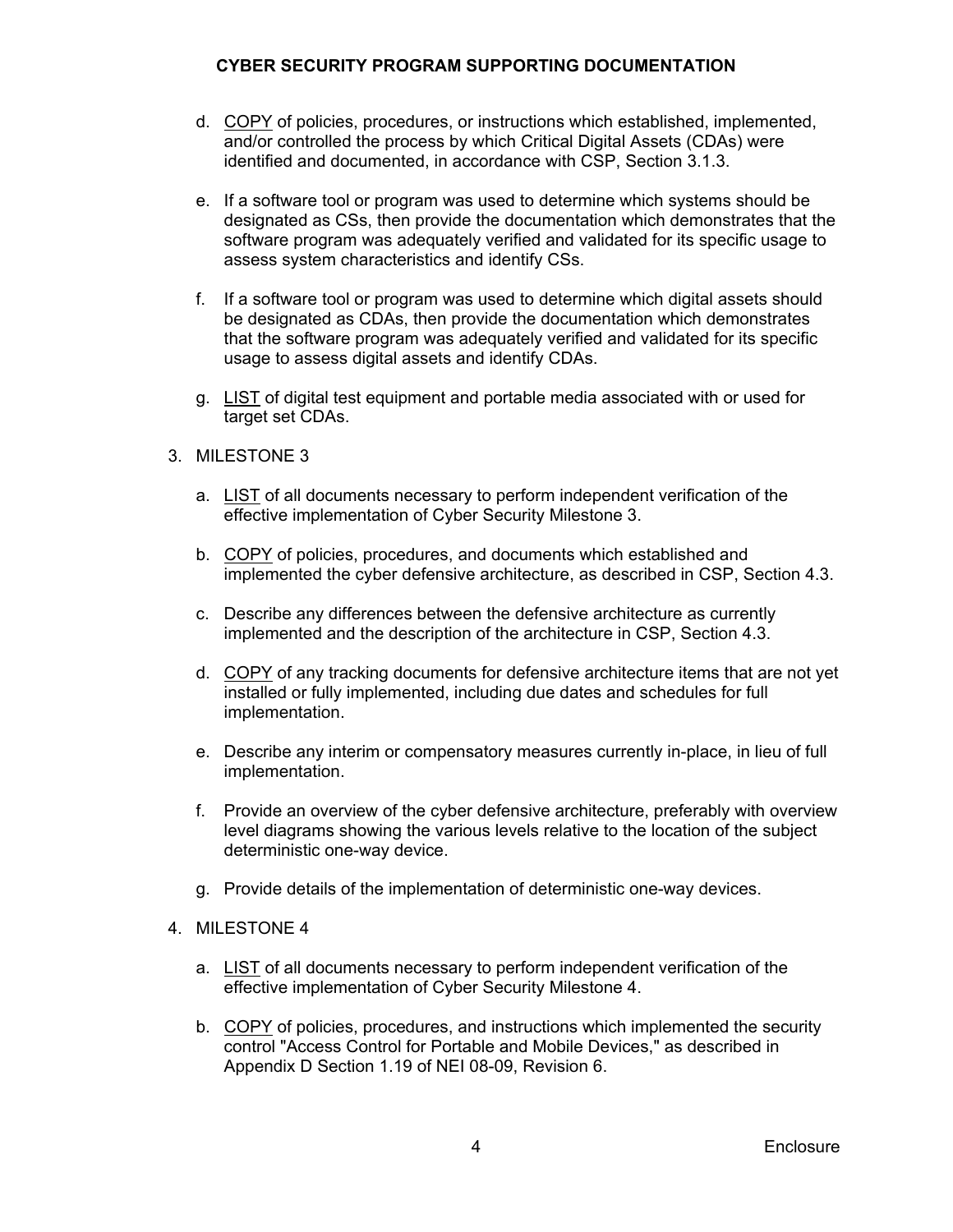- c. COPY of implementing procedures and instructions for the scanning of portable media and digital test equipment on kiosks.
- d. COPY of implementing procedures and instructions for the scanning of portable media and digital test equipment without using kiosks (e.g., for digital test equipment that can not be scanned using a kiosk).
- e. COPY of policies, procedures, and instructions that describe what to do if a virus or malware is detected.
- f. COPY of policy or program requirements, including implementing procedures and instructions, for the setup, maintenance, and updating of anti-virus and malware scanning/detection programs used for scanning of portable media (e.g., administrative controls for implementation of scanning kiosks).
- g. COPY of any performed test and test results of scanning kiosks that verified or validated the functional capabilities of the kiosks to detect viruses and malware on portable media (e.g., whatever testing shows that the kiosk platform/system was ready for deployment).
- h. COPY of any testing or assessment of in-house software installed and running on scanning kiosks.
- i. COPY of training material or cyber security awareness literature distributed to plant staff associated with this security control.
- 5. MILESTONE 5
	- a. LIST of all documents necessary to perform independent verification of the effective implementation of Cyber Security Milestone 5.
	- b. COPY of policies, procedures, and instructions which implemented the requirements described in Appendix E Section 4.3 of NEI 08-09, Revision 6.
	- c. COPY of training materials and lesson plans for Insider Mitigation Cyber Related Tampering training of plant staff responsible for performing rounds to identify cyber related tampering.
	- d. COPY of training records for plant staff performing insider mitigation rounds.
	- e. COPY of records or logs which show insider mitigation rounds were performed, including any associated checklist or signoff sheets (three examples).
	- f. COPY of policies, procedures, and instructions for oversight of contractor personnel who work on CDAs.
- 6. MILESTONE 6
	- Any documents requested for this milestone that contains safeguards information should be made available during the on-site Information Gathering Visit and not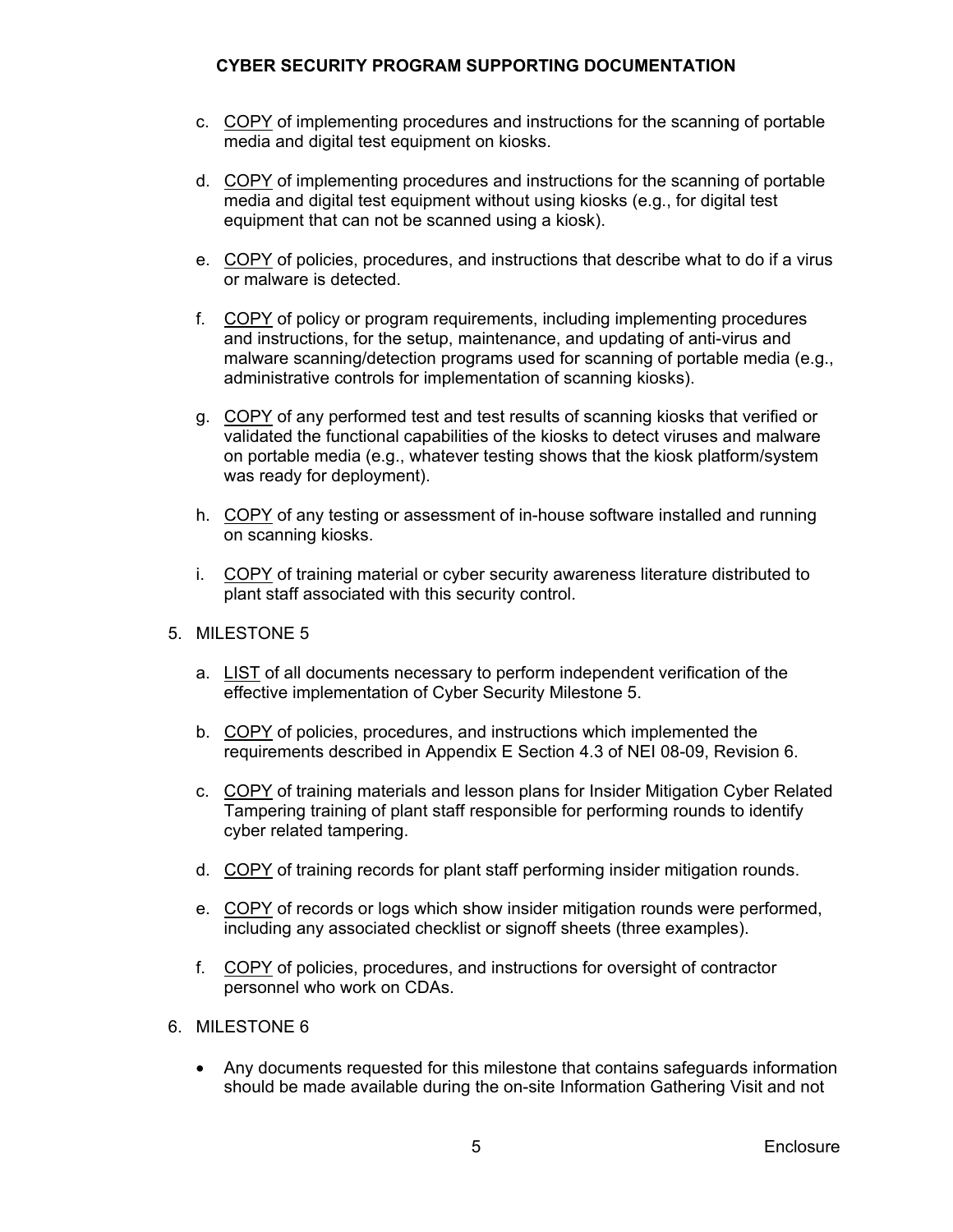included on a CD (e.g., safeguards information should not be transmitted or sent to the Regional office).

- Any requested documents that are safeguards information should be added to the Group II document list, for use on-site during the information Gathering Visit.
- a. LIST of all documents necessary to perform independent verification of the effective implementation of Cyber Security Milestone 6.
- b. COPY of policies, procedures, and documents which were used to identify and document target set CDAs.
- c. COPY of policies, procedures, and documents which were used to identify, document, and implement technical cyber security controls, in accordance with CSP, Section 3.1.6, for target set CDAs. (Only non-safeguards information)
- d. COPY of policies, procedures, and documents which provide the basis for determining whether a CDA, whose function directly affects target set equipment or components, is designated as a non-target set CDA (e.g., basis for screening out a CDA as a target set CDA). (Only non-safeguards information)
- e. If a software tool or program was used to determine which technical controls should be implemented for a CDA, then provide the documentation which demonstrates that the software program was adequately verified and validated for its specific usage to assess CDA vulnerabilities and identify appropriate controls.
- f. Describe any differences between the technical cyber security controls as currently implemented and the controls required by CSP, Section 3.1.6, for target set CDAs. (Only non-safeguards information)
- g. For target set CDA cyber security controls that are implemented, provide the procedures and instructions implementing the control. Common controls for all CDAs may be provided in a separate list with the procedures implementing each of them. (Only non-safeguards information)
- h. For alternate controls that have been implemented, provide the documented basis for employing alternative countermeasures, and the procedures implementing the alternative measures. (Only non-safeguards information)
- i. If operator or manual actions are used to protect target set CDA functions, then provide the verification and validation of feasible and timely implementation, communications capability is protected from effects of a cyber attack as needed, and associated training.
- j. Where controls have been deemed unnecessary, provide the threat vector analysis supporting the conclusion that the threat vector does not exist. (Only non-safeguards information)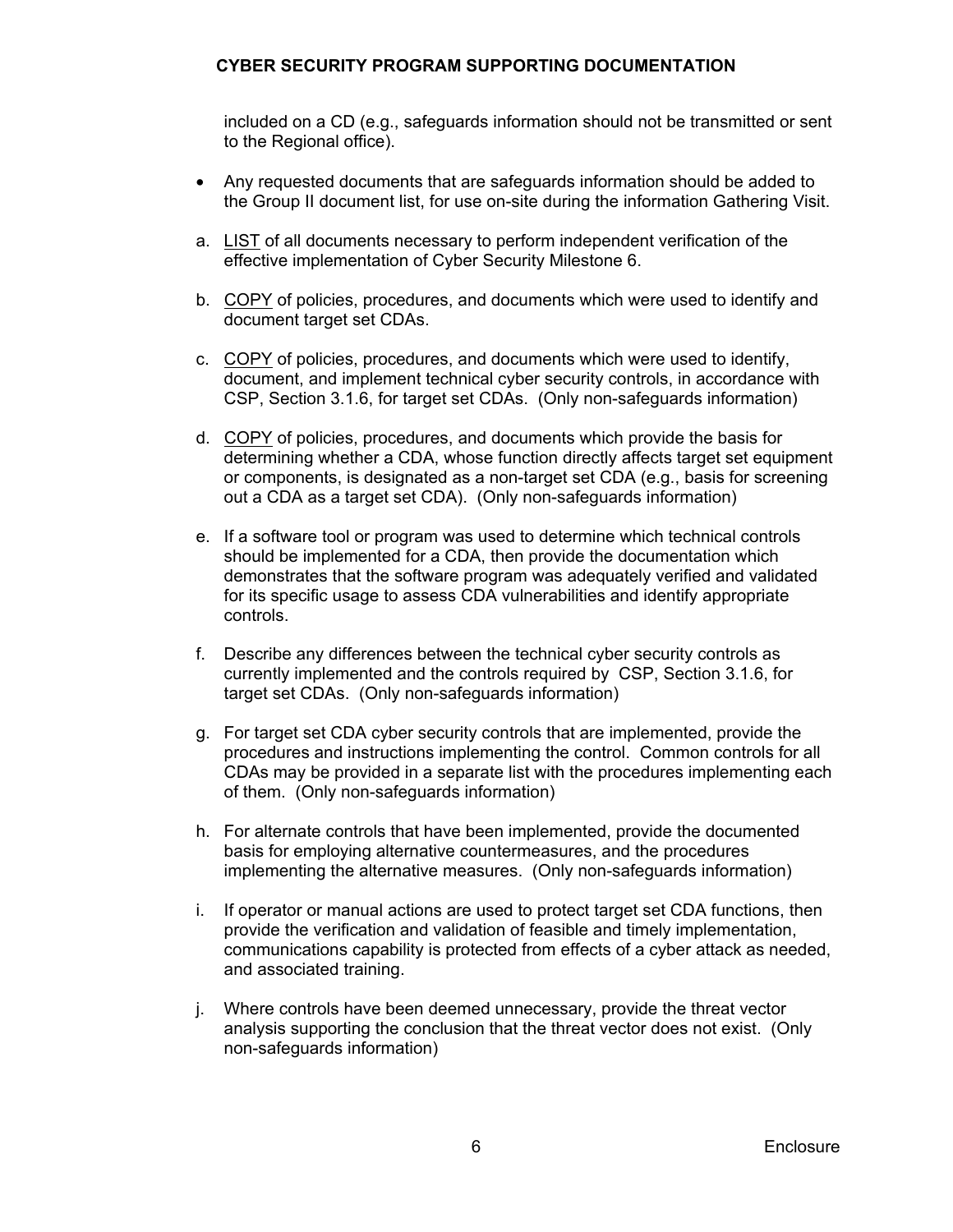- k. COPY of any tracking documents for technical cyber security controls that are not yet installed or fully implemented for target set CDAs, including due dates and schedules for full implementation. (Only non-safeguards information)
- l. Describe any interim or compensatory measures currently in-place, in lieu of full implementation. (Only non-safeguards information)

# 7. MILESTONE 7

- Any documents requested for this milestone that contains safeguards information should be made available during the on-site Information Gathering Visit and not included on a CD for this document group (e.g., safeguards information should not be transmitted or sent to the Regional office).
- Any requested documents that are safeguards information should be added to the Group II document list, for use on-site during the information Gathering Visit.
- a. LIST of all documents necessary to perform independent verification of the effective implementation of Cyber Security Milestone 7.
- b. COPY of policies, procedures, and instructions which established and implement on-going monitoring and assessment activities as described in CSP, Section 4.4.
- c. For all controls that are implemented, provide the objective evidence that the control is effective in accordance with CSP, Section 4.4.3.1. This may be combined with the documentation provided for Milestone 6. Documentation for common controls for all CDAs may be provided in a separate list with the procedures implementing each of them.
- d. COPY of policies, procedures, and training for response to cyber security incidents.
- e. COPY of policies, procedures, and instructions for handling and monitoring cyber security incident response.
- f. COPY of policies, procedures, and instructions for performing vulnerability scans as described in CSP, Section 4.4.3.2.
- g. COPY of any results for vulnerability scans or assessments that were performed for target set CDAs.
- h. COPY of assessments which demonstrate the effectiveness of vulnerability scans and vulnerability assessments for target set CDAs.
- i. COPY of policies, procedures, and instructions for performing vulnerability assessments for target set CDAs.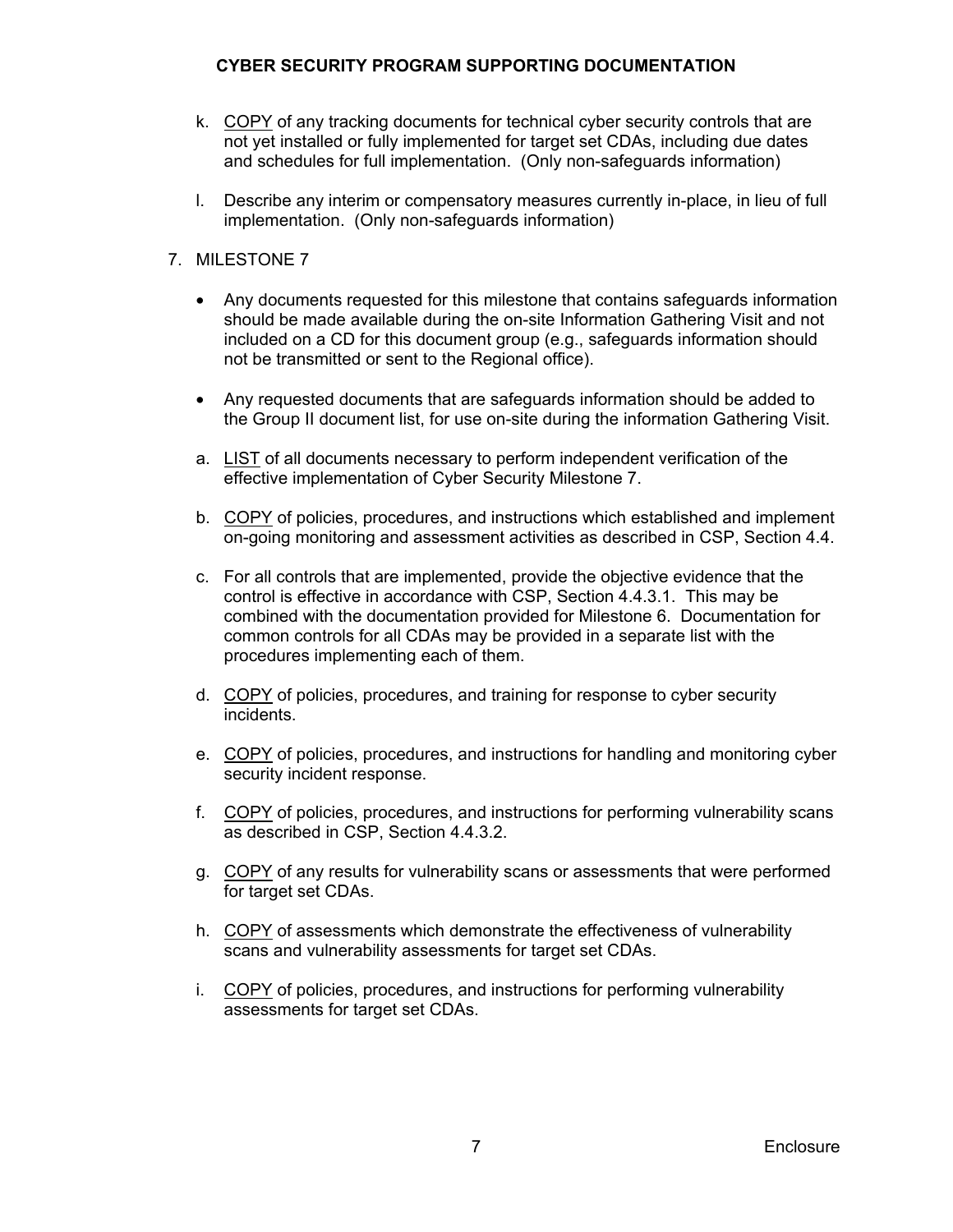### **II. Information Requested during the Information Gathering Visit**

- The documents requested below should be made available to the inspection team on the first day of the Information Gathering Visit, on May 20, 2013.
- This document group is intended to include (1) CS and/or CDA specific information related to inspection samples which will be selected during the Information Gathering Visit, (2) milestone specific Safeguards Information, and (3) any updates to previously provided information.
- Safeguards Information is to be made available for inspectors use while on-site (not to be placed on CDs).
- Please provide the requested information (non-safeguards only) on three sets of CDs (searchable and hyper-linked, if possible).
	- 1. Provide a presentation/discussion of the CSP, existing cyber security CSs, and associated CDAs.
	- 2. Provide a overview discussion of the CSP, existing cyber security CSs, and associated CDAs.
	- 3. Provide any updates to information previously provided.
	- 4. Provide any documents that were previously requested, but were not available at the time that the previous data CD was provided.
	- 5. MILESTONE 2
		- a. Be prepared to provide a list of plant components, noting which components have been identified as CDAs.
		- b. Physical Security Program target sets (safeguards information)
		- c. LIST of target set CDAs (safeguards information)
	- 6. MILESTONE 3
		- a. Provide an overview walkdown of the cyber architecture within the plant, including safety, security, and emergency preparedness related CDAs.
	- 7. MILESTONE 6
		- a. Provide an overview and discussion of milestone activities for target set CDAs.
		- b. COPY of policies, procedures, and documents which were used to identify, document, and implement technical cyber security controls, in accordance with CSP, Section 3.1.6, for target set CDAs (safeguards information).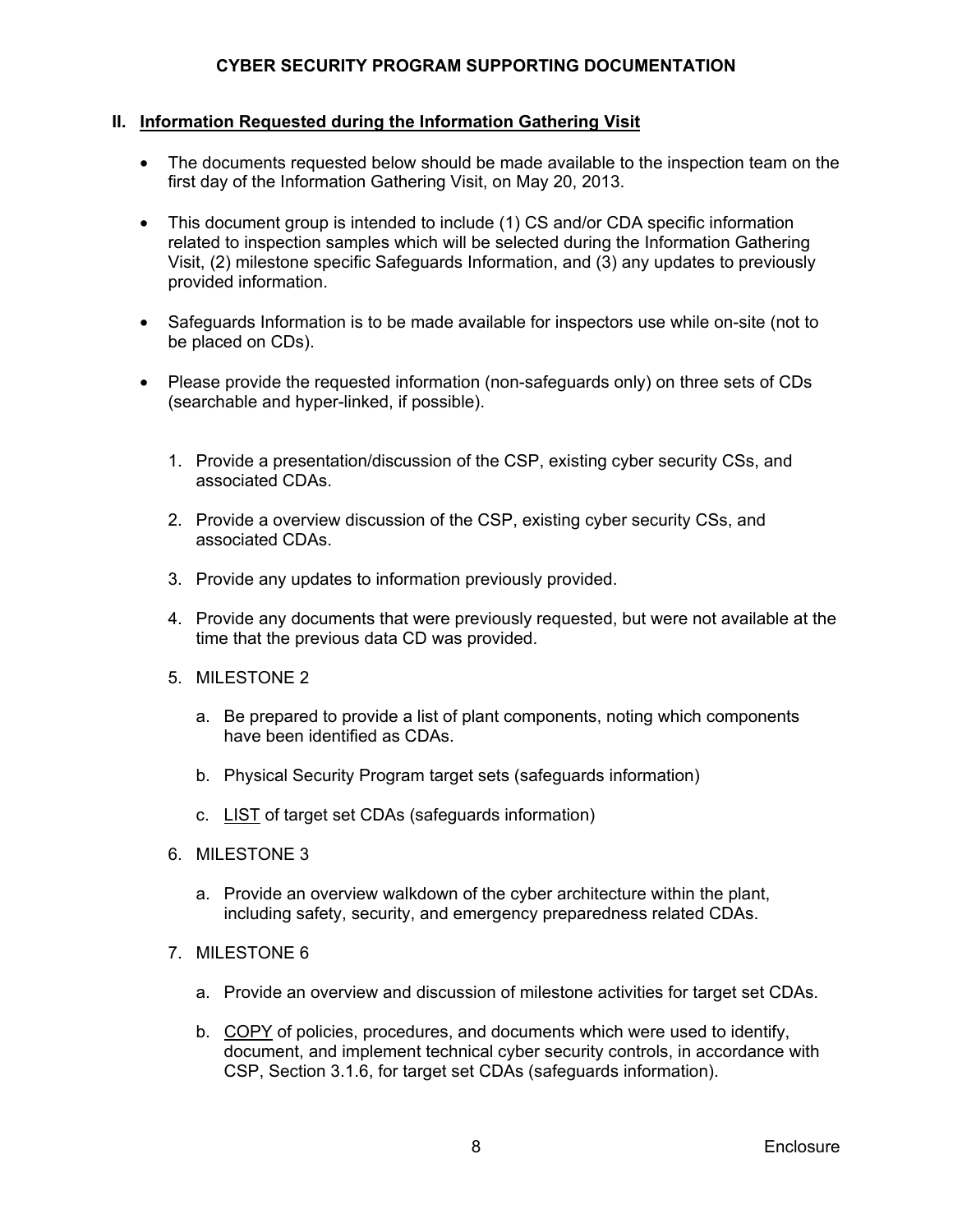- c. COPY of policies, procedures, and documents which provide the basis for determining whether a CDA, whose function directly affects target set equipment or components, is designated as a non-target set CDA (e.g., basis for screening out a CDA as a target set CDA). (safeguards information)
- d. For selected target set CDAs, provide documentation for each of the technical controls in Appendix D of NEI 08-09, Revision 6, and the results of reviews required under CSP, Section 3.1.6. (safeguards information)
- e. Describe any differences between the technical cyber security controls as currently implemented and the controls required by CSP, Section 3.1.6, for target set CDAs. (safeguards information)
- f. For target set CDA cyber security controls that are implemented, provide the procedures and instructions implementing the control. Common controls for all CDAs may be provided in a separate list with the procedures implementing each of them. (safeguards information)
- g. For alternate controls that have been implemented, provide the documented basis for employing alternative countermeasures, and the procedures implementing the alternative measures. (safeguards information)
- h. Where controls have been deemed unnecessary, provide the threat vector analysis supporting the conclusion that the threat vector does not exist. (safeguards information)
- i. COPY of any tracking documents for technical cyber security controls that are not yet installed or fully implemented for target set CDAs, including due dates and schedules for full implementation. (safeguards information)
- j. Describe any interim or compensatory measures currently in-place, in lieu of full implementation. (safeguards information)
- 8. MILESTONE 7
	- a. For the CDAs selected above, be prepared to produce documentation for each of the technical controls in Appendix D of NEI 08-09, Revision 6, and the results of immediate activities required under CSP, Section 4.4.